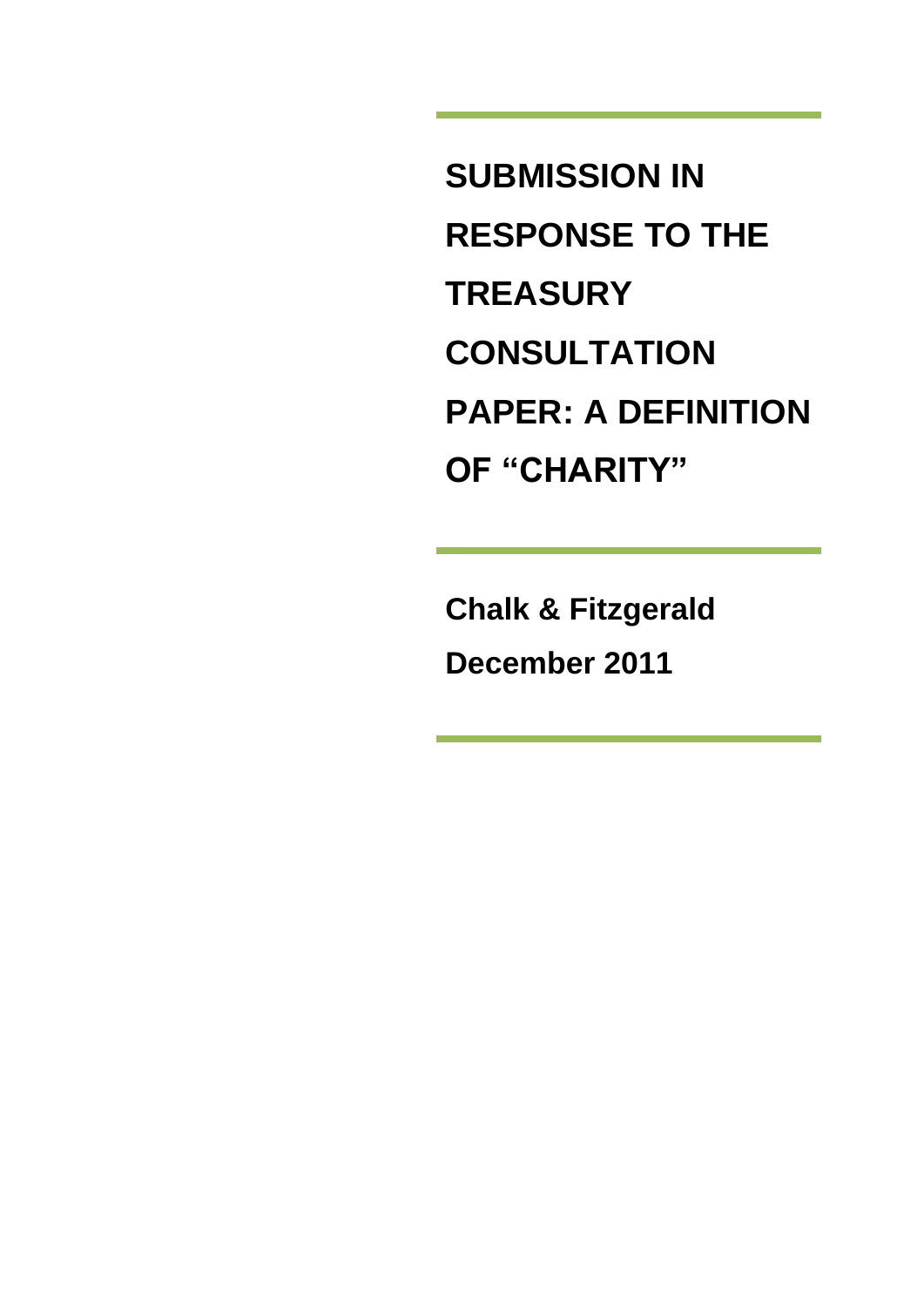# **Contents**

| 2. |  |  |  |
|----|--|--|--|
|    |  |  |  |
|    |  |  |  |
|    |  |  |  |
|    |  |  |  |
|    |  |  |  |
|    |  |  |  |

# <span id="page-1-0"></span>**1. Introduction**

### **Why we are making a submission**

Chalk & Fitzgerald Lawyers & Consultants represent Aboriginal and Torres Strait Islander people across Australia. One of our aims is to assist indigenous communities to "close the gap" through economic participation and social inclusion. We are making a submission to this consultation paper because a statutory definition of "charity" will affect how, and which, indigenous organisations receive concessional tax treatment. This will impact on the ability of these organisations to provide benefits to indigenous communities. We will only be responding to the consultation questions that we believe will have the greatest impact on indigenous organisations.

### **What this submission is about**

Indigenous charities are working across the country to secure a strong economic, social, cultural and environmental future for Indigenous peoples. The success of these charities is often linked to their ability to facilitate self-determination and the extent to which the communities they serve are investing in the activities they are undertaking and goals they are working towards. One of the key ways in which their goals will be met will be through using funding, including native title payments, to build economic opportunities (including employment, training and indigenous enterprise development).

This consultation regarding the statutory definition of "charity" needs to be considered against the wider policy objectives in the area of indigenous economic participation and social inclusion. At present there are a number of suggested reform opportunities being considered by the Treasurer which highlight the need for long-term solutions to issues related to indigenous economic participation and social inclusion. These include proposals relating to the tax treatment of "native title payments" and concessional tax treatment for indigenous community funds, among others.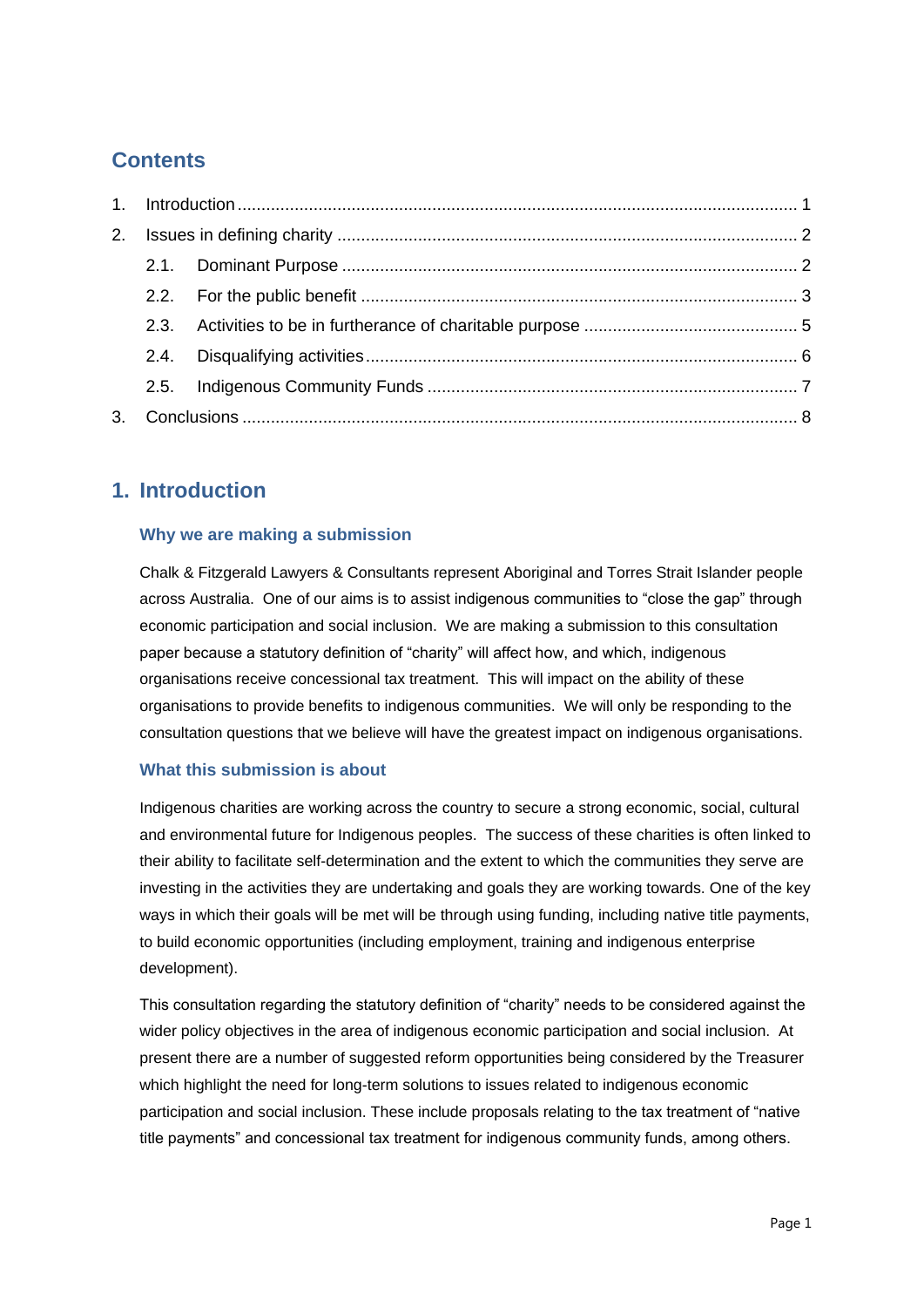Unfortunately, the consultation paper does not identify the linkages between these proposals and the draft Charities Bill and it is therefore necessary to respond to the consultation paper somewhat in isolation from those wider issues. We urge the Government, however, to consider these proposals and the draft Charities Bill against the background of its stated commitment to "Closing the Gap" by improving Indigenous life expectancy, infant mortality, early childhood development, education and employment. Given that the outcome of the Government's consideration of specific proposals regarding the indigenous community funds is still not known, we wish to respond to this consultation paper to ensure that any legislative definition of "charity" will encompass the appropriate range of indigenous organisations and will not unnecessarily constrain their abilities to maximise the opportunities for social improvement.

# <span id="page-2-0"></span>**2. Issues in defining charity**

### <span id="page-2-1"></span>**2.1. Dominant Purpose**

One of the common law tests for an organisation to be considered a charity is that its only or dominant purpose must be charitable and it cannot have any independent non-charitable purposes. It can have purposes which, if viewed in isolation, would be non-charitable provided that those purposes are only incidental or ancillary to its charitable purpose. The draft Charities Bill proposes to retain this test but to omit the qualification that charities must not have any independent non-charitable purposes. The Consultation Paper then asks whether the common law qualification should be retained so that charities must have an exclusively charitable purpose.

In response to this, we note that many indigenous charities, particularly those established by native title claim groups, are established for the relief of poverty. The focus of many of these organisations goes well past the individual payments and subsidies that may have been used to achieve this object in years gone by. Rather, the focus of many modern indigenous organisations is assisting communities to achieve their own economic participation and social inclusion outcomes. We strongly support this focus on self-determination.

It is important that any charities legislation does not limit the potential opportunities for innovative development, including the ability for communities to administer economically viable businesses, as this will be the means for many community-based charities to achieve charitable objects.<sup>1</sup>

### **Responses to consultation questions**

**1. Are there any issues with amending the 2003 definition to replace the 'dominant purpose' requirement with the requirement that a charity have an exclusively charitable purpose?**

 $\overline{a}$ <sup>1</sup> See Strelein, Lisa and Tran, Tran (2007); "Taxation, trusts and distribution of benefits under native title agreements". Australian Institute of Aboriginal and Torres Strait Islander Studies, Research Report No1/2007 Page 8.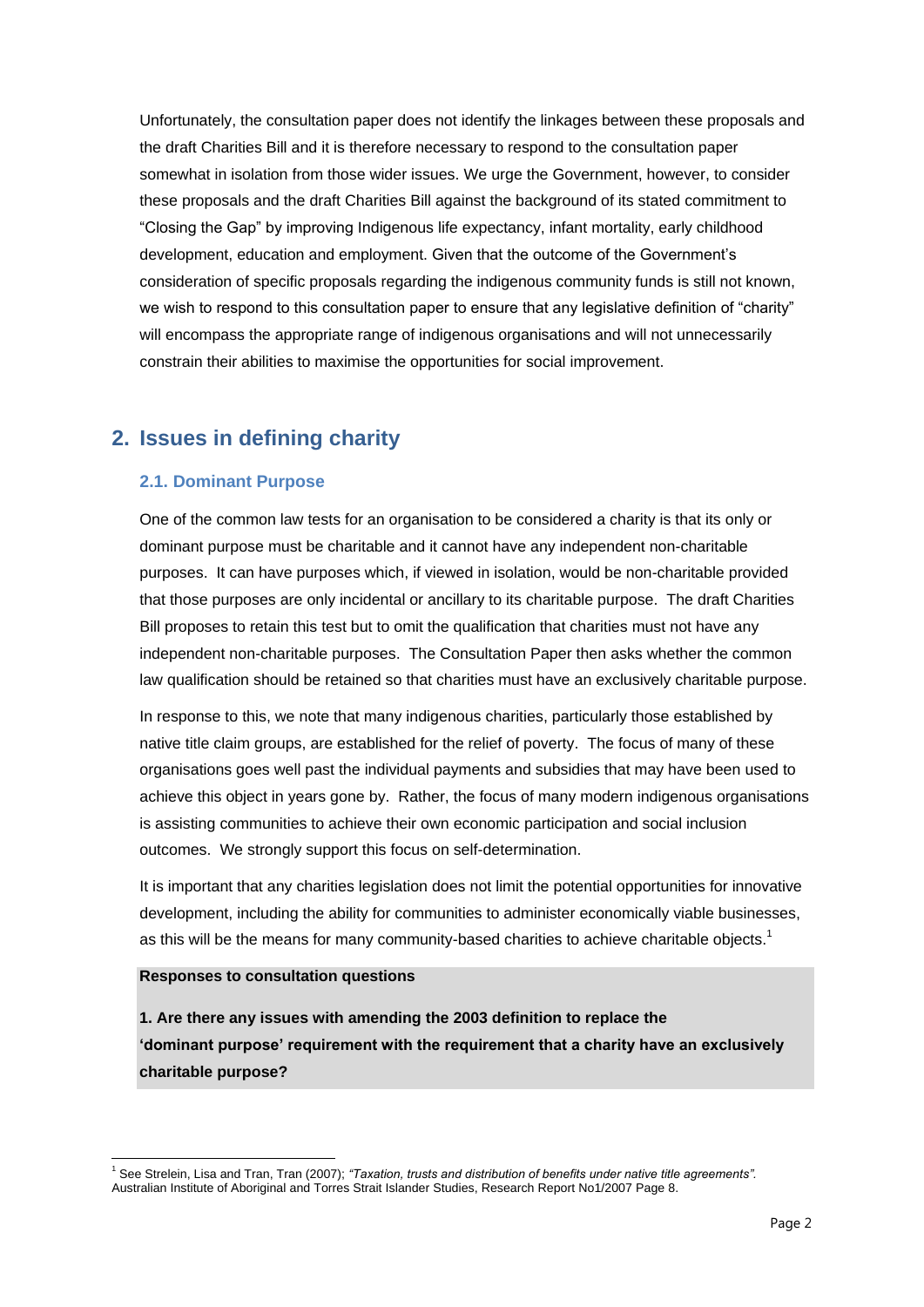We strongly recommend that the "dominant purpose" test be retained and not be redefined as an "exclusive purpose" test as to do so could disadvantage indigenous charities and pose an appreciable risk to community development agendas in indigenous communities.

### <span id="page-3-0"></span>**2.2. For the public benefit**

There is a general common law rule that a charity must be for the benefit of the public or a section of the public. The draft Charities Bill incorporates a similar test to this and we support this.

However, the common law does not require an organisation with the object of the relief of poverty to meet this test in the same manner as other organisations with charitable purposes. Instead, at common law, such an organisation will be a charity as long as its purpose is "the relief of poverty" and not the relief of poverty *amongst particular poor persons.* One of the key reasons why this exception to the rule has developed is because of the special quality of gifts for the relief of poverty. In *Re Compton; Powell v Compton,* 2 Lord Greene MR considered that gifts for the relief of poverty may be of such benefit to the community that this outweighs the fact that the relief is confined to family members. Accordingly, while a public benefit test is still required, a much narrower group of persons may be considered as a section of the public. The draft Charities Bill departs from the common law by applying the public benefit test in the same manner to all charities.

As many indigenous Australians have living standards and incomes significantly lower than the average, there are a significant number of charities with the object of the relief of poverty across specific indigenous communities or geographical areas. These communities and areas are sometimes comprised of one (extended) family (defined in a way which is culturally appropriate within the relevant indigenous group) or one set of beneficiaries who are related by blood ties, noting that the indigenous concept of family often encompasses a broader range of relatives than the current western understanding of this word. In particular, many native title claim groups establish charitable organisations for the relief of poverty in their communities. It is important that these charitable organisations, which provide support to some of the most disadvantaged people in Australia, are given appropriate taxation and other concessions.

It is also important to note that many native title claim groups establish charitable organisations to provide benefits to their community. To achieve community buy-in and to further the goal of selfdetermination, the membership of these organisations is often open to the adult members of the community. Thus, the members and their children will be the people benefiting from the charitable work of the organisation – although they receive benefits in their capacity as members of a needy community rather than as members of the organisation. This should not prevent these organisations as being classified as charities. The fact that members of the community have the opportunity to be involved in the organisation's charitable work, rather than expecting an 'outside'

 2 [1945] 1 Ch 123, 131.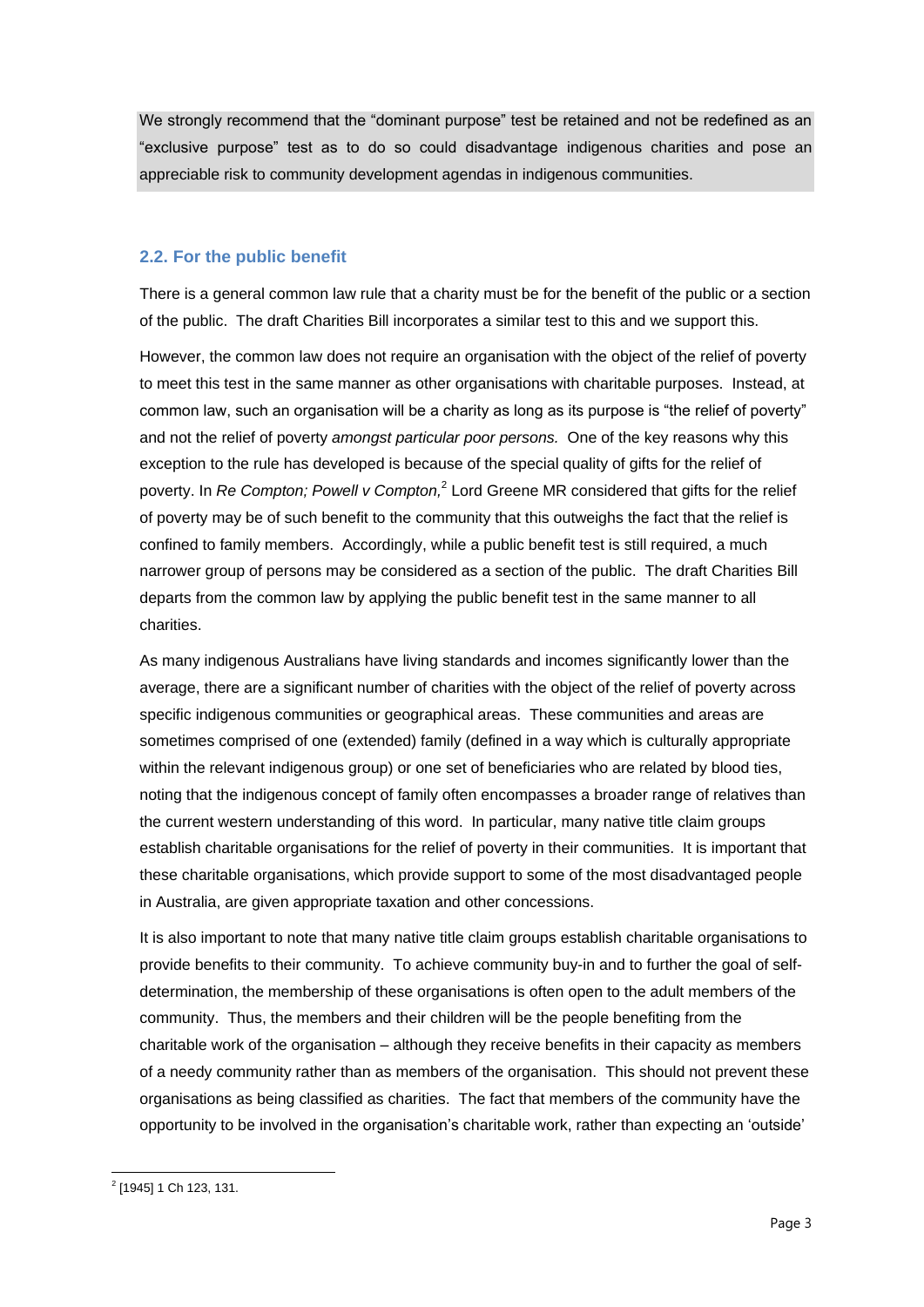organisation to make decisions for them about how to best achieve the charitable objects for that community, should be encouraged as it supports capacity-building and self-determination within indigenous communities – something which is entirely consistent with broader government policy on 'welfare reform'.

### **Responses to consultation questions**

## **3. Are any changes required to the Charities Bill to clarify the meaning of 'public' or 'sufficient section of the general community'?**

Yes. We are concerned that organisations that have the object of the relief of poverty and which qualify as charities at common law may fail the test contained in the draft Charities Bill. We strongly support the Board of Taxation recommendation that 'sufficient section' be defined as one which is not 'numerically negligible'.

Also, it is important that any new legislation does not restrict organisations which have a membership comprised of the members of the relevant community from being recognised as charities provided the activities of the organisation are directed to the relevant charitable object and people are able to receive benefits because they are needy members of the community rather than merely members of the organisation.

## **4. Are changes to the Charities Bill 2003 necessary to ensure beneficiaries with family ties (such as native title holders) can receive benefits from charities?**

Yes. The draft Charities Bill should be amended to ensure that small Indigenous communities and native title claim groups are not prevented from achieving charitable status simply because all or most of the possible beneficiaries are considered to be family. Consideration needs to be given to the cultural influence on the interpretation of the word "family".

**5. Could the term 'for the public benefit' be further clarified, for example, by including additional principles outlined in ruling TR 2011/D2 or as contained in the Scottish, Ireland and Northern Ireland definitions or in the guidance material of the Charities Commission of England and Wales?** 

We do not believe this is necessary. We believe the draft provisions are adequate.

## **6. Would the approach taken by England and Wales of relying on the common law and providing guidance on the meaning of public benefit, be preferable on the grounds it provides greater flexibility?**

This would be acceptable if the legislation is amended to incorporate the common law modification of the public benefit test applicable to charities with the object of the relief of poverty. If the legislation is not amended to contain this modification, then it is important for the legislation to be amended in the manner we recommended in response to consultation questions 3 and 4 as otherwise many charities may be disadvantaged by this change to the law.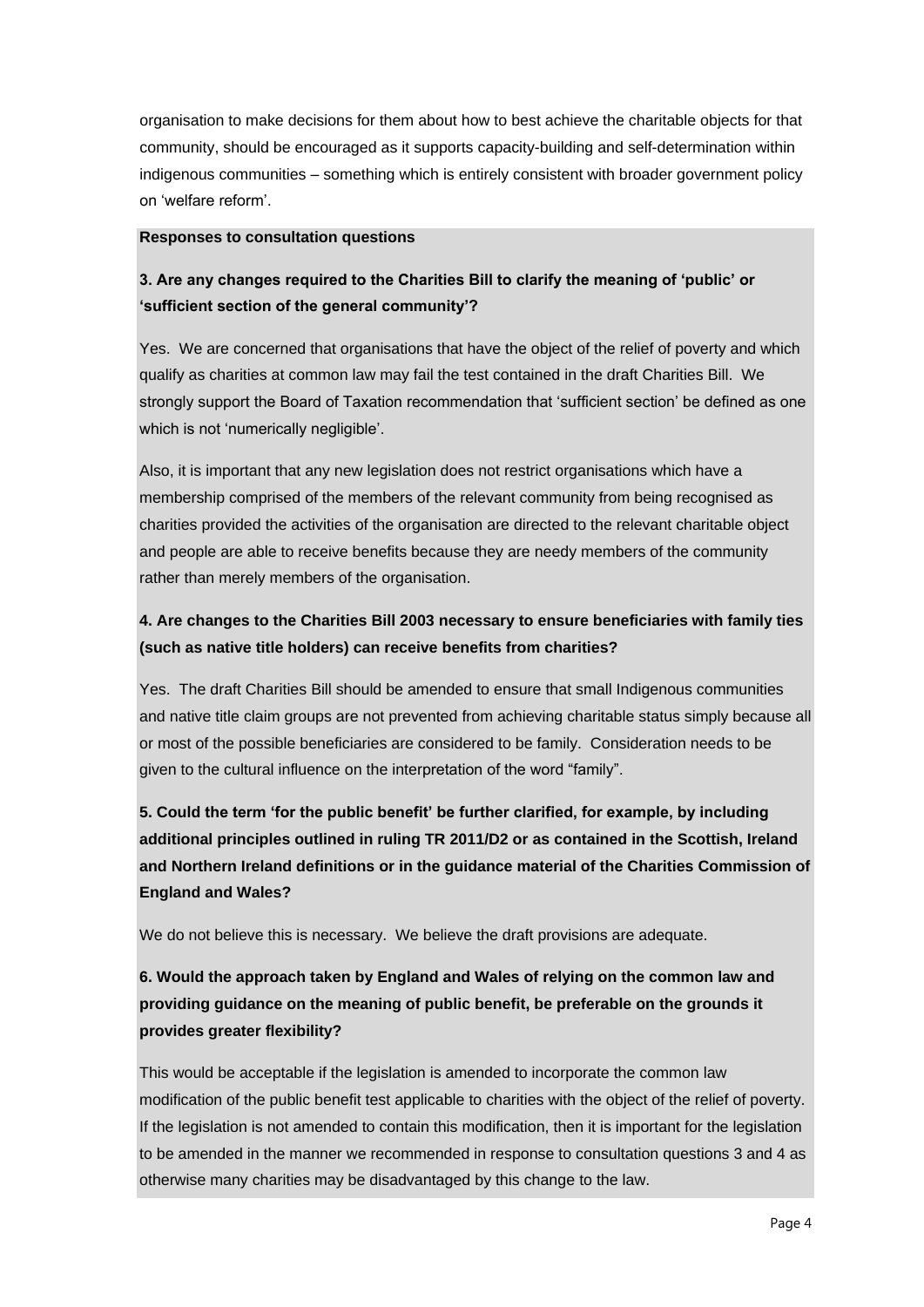### <span id="page-5-0"></span>**2.3. Activities to be in furtherance of charitable purpose**

In *Commissioner of Taxation v Word Investments,<sup>3</sup>* it was held that the activities undertaken by an entity need not be intrinsically charitable for the institution to be charitable. It was only necessary that the activities be in furtherance of the charity's purpose. It is our view that this decision provided the necessary clarification on this matter.

We also note the position espoused in ATO Draft Taxation Ruling TR 20011/D2: that activities that may be inconsistent with an entity's charitable purpose but that are isolated and insignificant should not affect the charitable status of the entity. We think this is a useful test to retain as it provides a reasonable and realistic limit to an entity's non-charitable activities.

Like the Board of Taxation, we are concerned about the tension between the activities test in the draft Charities Bill and the dominant purpose test. An entity will pass the dominant purpose test in section 6 if one or more of its purposes are charitable and any other purposes that it has are purposes that further, or are in aid of, and are ancillary or incidental to, its charitable purposes. However, an entity will not pass the proposed core definition test in section 4 if it engages in activities that do not further, or are not in aid of, its dominant purpose. We note two issues in relation to this. First, the definition of "dominant purpose" makes it unclear as to whether the activities test is referring to the entity's charitable purpose or all of its purposes including any ancillary non-charitable purposes. Secondly, the draft Charities Bill effectively contains two tests for assessing the same issue – is the entity really acting, behaving and working towards the goals of a charity? Rather than splitting the tests up in this way, we believe it would be far simpler to delete the activities test in section 4(1)(c) and include it in section 6, which is where it logically fits.

Any further clarification of the role of activities in determining an entity's status should take into account the comments we raised in relation to the dominant purpose test at paragraph 2.1 of this submission. In particular, the building of indigenous community businesses, whose profit would be used to support community development as a means of relieving poverty, should be recognised as a charitable activity.

#### **Response to consultation questions**

## **10. Are there any issues with the requirement that the activities of a charity be in furtherance or in aid of its charitable purpose?**

Requiring charities to conduct activities that are in furtherance of their charitable purpose is not in itself an issue and is an important way to assess whether an entity can legitimately claim charitable status. There will always be some difficulties, however, in considering which activities further or are in aid of that purpose. To assist in avoiding disputes in this regard, we believe that the draft Charities Bill should be amended so that a charity is not prevented from undertaking an activity that does not further its charitable purpose provided that the activity is insignificant and isolated.

**<sup>.</sup>**  $3$  [2008] HCA 55.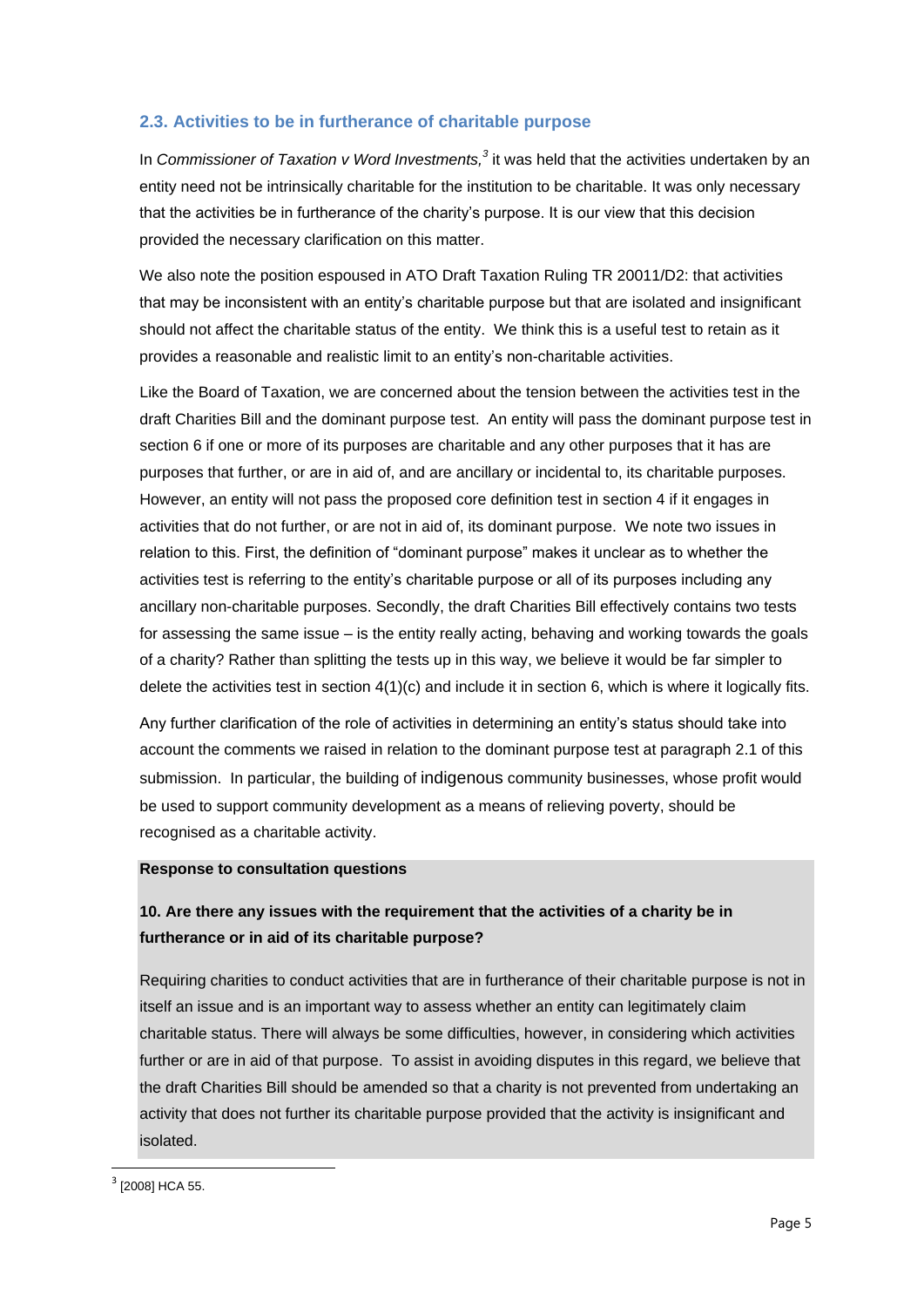We suggest that the activities test be removed from the core definition in section 4 of the draft Charities Bill and become part of the dominant purpose test in section 6. We also suggest that the Treasury review the definition of the "dominant purpose" and how it works in the activities test.

## **11. Should the role of activities in determining an entity's status as a charity be further clarified in the definition?**

The test from *Word Investments* should be retained. If any further clarification is considered, it is important that a charitable activity can include the establishment of viable economic enterprises by indigenous groups for the ultimate purpose of community development. At the same time, alternate structures which provide taxation concessions and other incentives for organisations that are undertaking these kinds of community and economic development activities should be developed (see, for example, the discussion of indigenous community funds at paragraph 2.5 of this submission).

### <span id="page-6-0"></span>**2.4. Disqualifying activities**

We have concerns about section 8 of the draft Charities Bill which outlines a number of activities that, if engaged in as more than ancillary or incidental to the entity's charitable purpose, will disqualify an entity from being considered a charity. (We note that the draft Charities Bill refers to "purposes" but the Consultation Paper indicates this will be amended to be a reference to "activities".) The activities that section 8 refers to are activities of a political nature and encompass quite a broad spectrum of activities from attempting to change the law at one end to supporting a candidate for political office at the other end.

Generally, there will be clear benefits for charities to remain non-partisan and to engage with the government of the day on the issues that are relevant to its charitable purpose. At times, however, it may be entirely consistent with a charity's objects to advocate a political party or cause. There is a spectrum of political activism and we believe that there are points along this spectrum where charities may reasonably sit. For example, a significant proportion of charities consistently and regularly advocate a cause or attempt to change the law or policy and, for many of these charities, this activity is entirely consistent with its charitable objects. Sometimes, in order to achieve the change of law that an entity is supporting, it may be appropriate to advocate the candidate or party that supports this change. In other instances, a charity may feel that it is appropriate to profile a particular candidate on its website – for example, an indigenous charity working to further education and employment outcomes may profile an indigenous political candidate as an inspirational figure. An organisation should not be precluded from engaging in the democratic process in this manner.

Most importantly, charities should not be restricted from engaging in advocacy. For this reason, we support the Consultation Paper's proposal to delete section 8(2)(c). We also propose that the words "or cause" be deleted from section  $(8)(2)(a)$  due to the vagueness of this term and the risk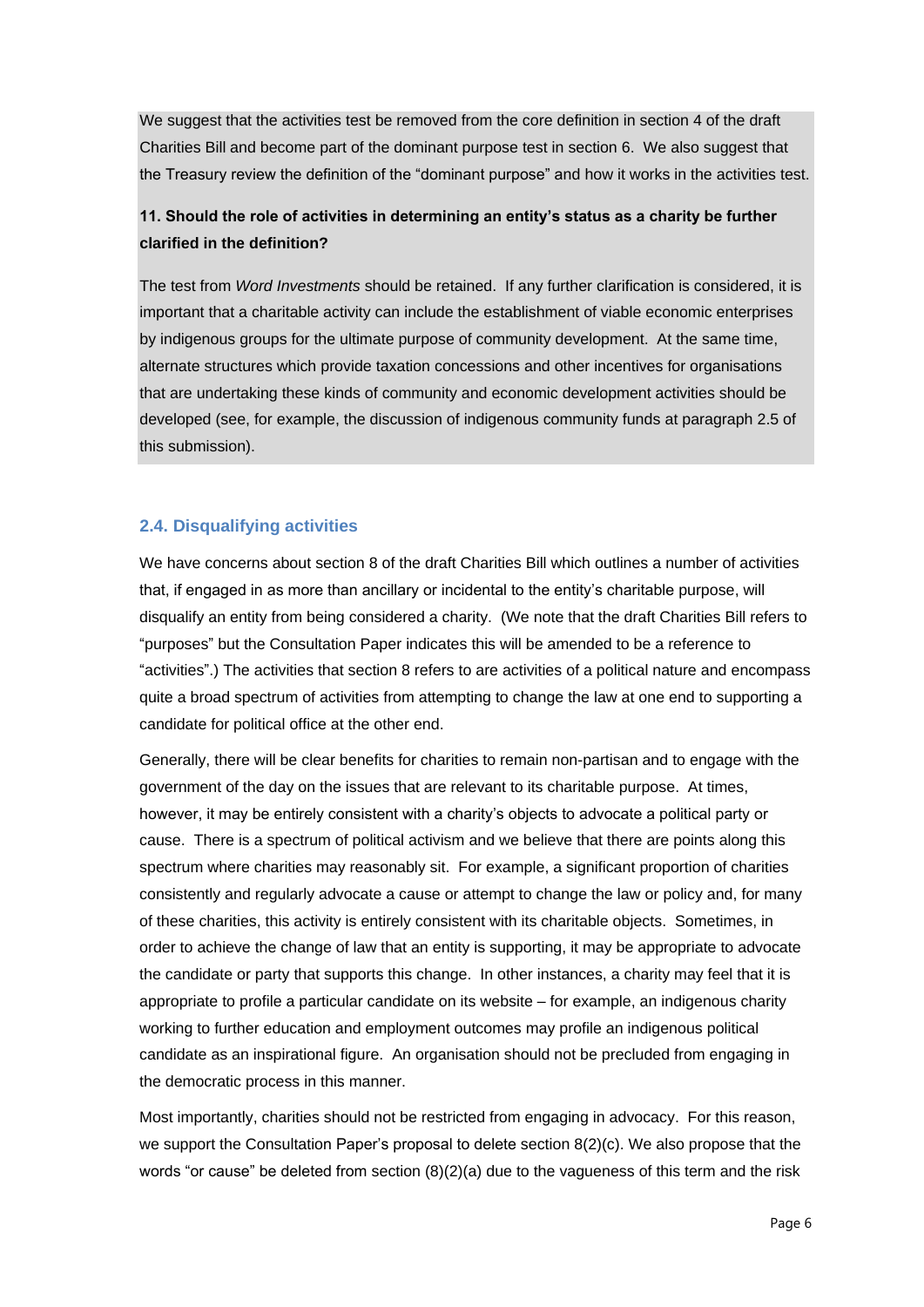that it would hinder reasonable advocacy. We note that the Board of Taxation has also raised concerns regarding the use of the word "cause" in this section.

Section 8 would permit a charity to undertake disqualifying activities provided that they are no more than ancillary or incidental to the charity's other purposes. We share the Board of Taxation's concerns about this test. We are concerned that this test does not provide sufficient guidance to charities and that a charity who regularly advocates for a change of law or policy could be restricted from doing this even though such advocacy may be an appropriate tool for achieving its objects.

### **Response to consultation questions**

**12. Are there any issues with the suggested changes to the Charities Bill 2003 as outlined above to allow charities to engage in political activities?** 

We support the deletion of section 8(2)(c) from the draft Charities Bill.

## **13. Are there any issues with prohibiting charities from advocating a political party or supporting or opposing a candidate for political office?**

Yes. While most charities will prefer to be non-partisan, from time to time it will be entirely reasonable for a charity to support a party or candidate who is championing its objects and aims or oppose a party or candidate who is pursuing an agenda that will not be in the best interests of the section of the public the charity is working to assist.

We believe that the words 'or cause" should be deleted from section 8(2)(a) of the draft Charities Bill.

### <span id="page-7-0"></span>**2.5. Indigenous Community Funds**

In the Consultation Paper - Native Title, Indigenous Economic Development and Tax released by the Treasury on 18 May 2010, the concept on an indigenous community fund was raised. This fund could provide taxation and other incentives for indigenous organisations that are working to establish economically viable enterprises. As the Treasury considers the draft Charities Bill, we also suggest that the Treasury recommences considering this proposal as we believe it would provide an important alternative for indigenous people in creating organisations to meet community needs. This option could provide more flexibility and encourage a greater self-reliance among community members.

This type of fund might, in appropriate cases, be more effective than continued reliance on charitable structures (formed and run on charitable rules of general application) in supporting indigenous people achieve their aspirations for greater economic participation and social inclusion and for better socio-economic standards. We urge Treasury to move forward with this proposal.